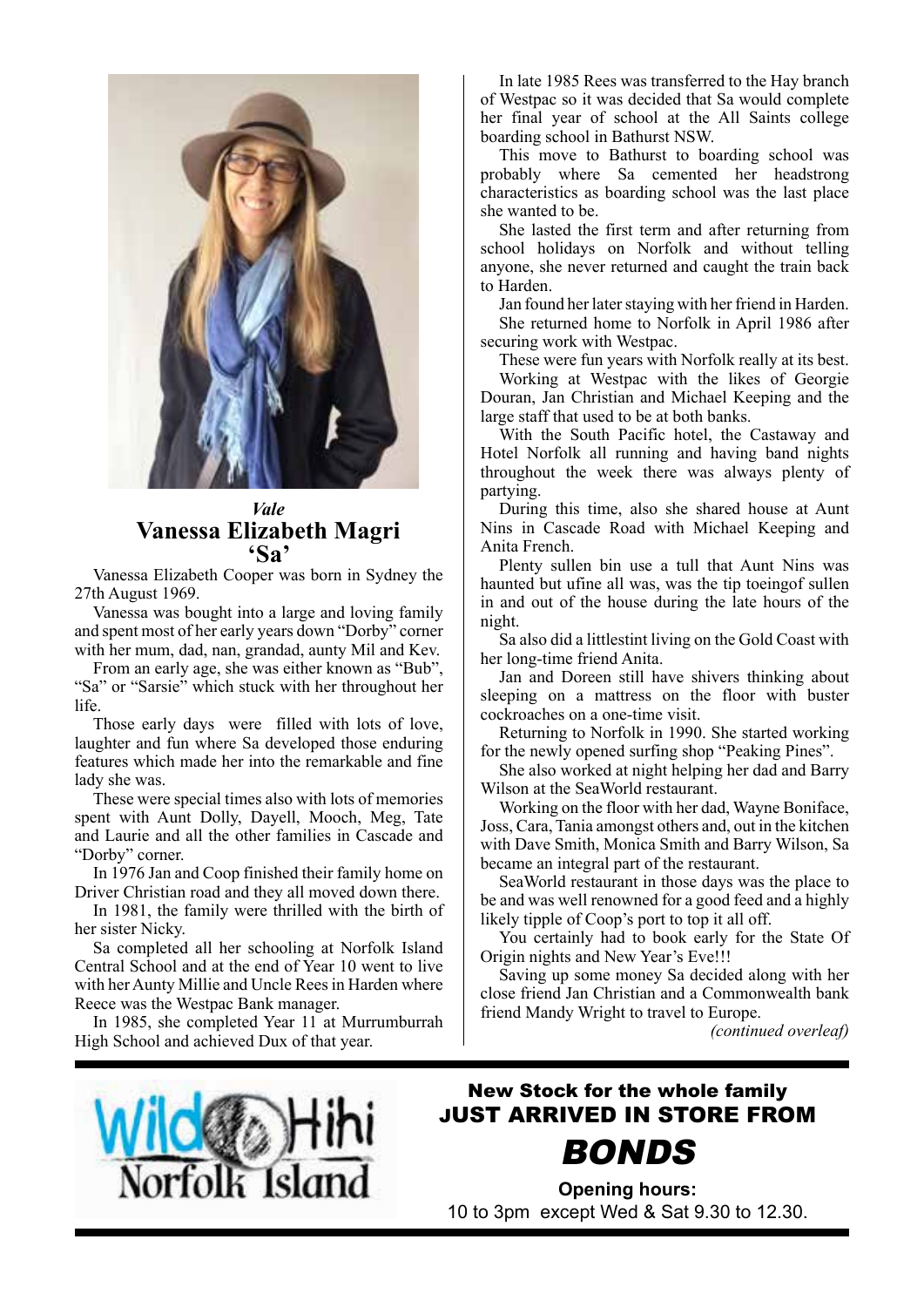#### *Vanessa Elizabeth Cooper - continued*

It was also around this time that David en her start a coat.

David having returned from working in Sydney in late 1987 to take up an apprenticeship in Carpentry.

David and his long--time mate Wolf also travelled to Europe around the same time and on the odd occasion would meet up with the girls in their travels.

It was in Paris that Sa celebrated her 21st birthday with all the Norfolk travellers there with her.

Returning to Norfolk Sa and David continued their relationship and in 1993 commenced building their house in Cascade.

In the beginning when talk first started about building their home there was plenty of toing and froing as to where they were going to build. Bumboras ula Carscade.

In the end, Sa's block won out. It was the right choice as it was right next door to her nan and grandad, who had lovingly already started planting out a garden.

All that needed doing was build in the middle of it. Sa loved her home, kitchen and her garden and took great pride in havingChristmas days there, each year being a different theme, cooking up a storm with such ease for those days and so many more.

Man, she bin el cook.

During these years, Sa also worked at the NI Administration in the accounts department.

Plenty of fun time were had here too working with the old school of Toon, Bella, Sarlu, Ikey, Midge and Barry and far too many more to mention.

Sa also worked at the NI Gas Centre with Karen, Chris, Celia and the boys out the back.

She still had a close bond with them all.

 Sa and David also bought and ran Aunt Ems Guest house for several years.

Sa was a long-time committee member of the Sunshine Club and wholeheartedly endorsed everything that the club stood for.

David and Sa were married in 1996 out at Captain Cook memorial.

It was a special day with only immediate family who had no idea that the wedding was going to take place. It was supposed to be just an Easter breakfast.

After the service, they jumped on a plane and left for their honeymoon.

In 1998, Beau was born followed by Jared in 2001. Sa was the best mum ever and doted over her boys.

These were special times and cemented the bonds forever and made them into a small and loving family closely surrounded by their extended families.

Sa was extremely proud of her boys sporting and academic achievements and was very proud that all in the family had achieved the honour of being Queen Victoria scholarship recipients.

She was always there for them on the sporting fields on the frontline of fundraising or supporting.

In 2008, Sa saw an opportunity to be continually closer to her boys by getting a job at NICS on the front desk with Meg Meer's and Sue Randall undertaking school administration.

Sa absolutely loved this job and soon gained the

trust and an affinity of the children coming and going from school each day.

She was the go to girl and always had a welcome smile, a wide embrace or a comforting word for anybody who wanted it.

She was passionate about her school house Nepean too and always clung on to the hope that this would-be the year Nepean won all sporting days.

Dar daye gwenna come!!

This would have been her 9th year at NICS.

Sa was a talented sportswoman, which emanated from her families love of sport and the sometime torturous training regimes set for her by her grandfather Jim.

She was a formidable tennis player and won awards at touch football.

Look out orn ar card table too cause, she bin el Jaero en eucha!

Samrepresented Norfolk Island at both netball and golf at the South Pacific Games. Netball in 1993 in Vanuatu and Golf in Samoa in 2007.

Sa won several championship events at the Norfolk Island Golf Club over the years however arguably her proudest moment would have been representing the Norfolk Island and Golf Club at the Holden Scramble Golf Championships in Queensland with her husband David and sons Beau and Jared.

Sa loved the Norfolk Island Golf Club and all that it stood for.

She was integral in fundraising, social events and took great pride in choosing the theme for annual presentation night dinners.

But overall Sa's enduring feature was her demure, calm nature and just being a beautiful person.

Nothing was ever too much nor any task too hard, she just took it all in her stride.

She loved her family and in turn they loved her so much back.

She was just a fine, fine lady.

Sa started feeling a little off in late February just after setting Beau up at university in Melbourne.

Sa left Beau knowing that he was well set up and looked forward to her next phase in life's journey.

Sadly, the rest of the story is now heartbreak.

The true strength of her character was amplified by her strength in deciding to come home to Norfolk, to smell that good Norfolk air, to see her Nan, Boyie, her aunt and all her close friends and to be in her home.

On departing the Prince of Wales hospital for the last time on Friday the 14th July 2017, just some 71 days since being diagnosed with pancreatic cancer, Sa had drawn in all the doctors, nurses and cleaners with her beautifu aura.

They all lined the corridor with eyes welled and shoulders rounded as a guard of honour to wish her safe travels.

Such was her character.

(This paragraph added by Simon Bigg, reader of the eulogy)

An incredible and uniquely beautiful soulwho touched the lives of so many, and who in her own *(continued overleaf)*